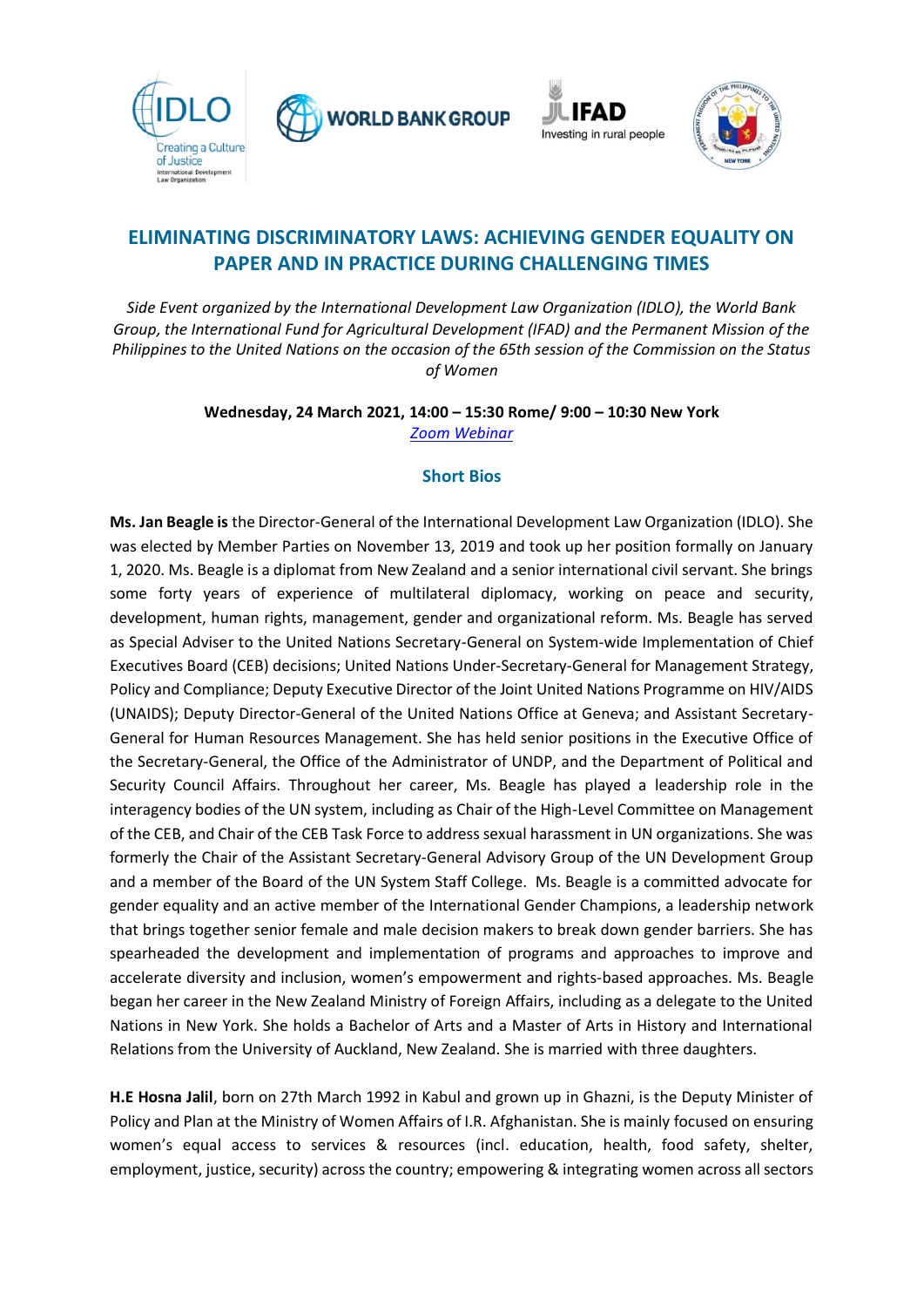and providing them safe and healthy environment; strengthening women's role in peace & security; and strengthening Ministry of Women Affairs as the umbrella for all women related initiatives, engagements and resource management. She aims to work with and for women from villages to districts and major cities. She has previously served Afghanistan's National Defense and Security Forces in the capacity of Deputy Minister of Policy and Strategy at the Ministry of Interior Affairs of I.R. Afghanistan where her portfolio priorities included force development (Afghan National Police: From battlefields to guardianship); institutional development (provision of on-time & quality services to the forces); diversification and de-politicization of the forces, and promoting human rights values; women empowerment in the forces. Ms. Jalil has proven executive management as well as policy development track record with 8 years of professional experience in a wide range of industries. Over the course of her career, Ms. Jalil served as analyst, consultant for small startups, chief executive officer, senior representative, brand ambassador, member of the management board and member of BoD for different local and international organizations, from startups to well established private, government and non-profit organizations. Before joining Ministry of Interior, she has served at the Ministry of Mines and Petroleum of I.R. Afghanistan as head of policy and research Directorate. Ms. Jalil holds her BSc in physics and has received her master's degree in business administration, majored in management from the American University of Afghanistan (AUAF). She is a dreamer and creator, independent, feminine, value-oriented and enjoys diversity. She signs-up for a mission only if it speaks her values and inspires her passion.

**Ms. Tea Trumbic** is a Program Manager of the Women, Business and the Law project at the World Bank. Since joining the World Bank in 2006, she has worked on producing data and research on the regulatory business environment, including most recently related to women's economic opportunities. Prior to joining the World Bank Group, Tea worked at the Ministry of Finance of the Republic of Croatia and the International Monetary Fund. She holds a bachelor's degree in economics from Stanford University and a master's degree in economics from the London School of Economics.

**Ms. Anita E Baleda** is currently the Chief of the Policy Development Planning, Monitoring and Evaluation Division (PDPMED) of the Philippine Commission on Women (PCW). Her office leads the development and review of Gender and Development (GAD)-related policies including proposed legislative measures on women's empowerment and gender equality. With her 30 years work experience with the PCW, she has gained vast experience in GAD work. She has been involved in various projects in collaboration with various government agencies, non-government organizations, and international development institutions. She has served as resource person on topics related to gender mainstreaming, Gender and Development planning and budgeting, GAD-related policies and laws on women, and on various activities/events initiated by the PCW. Ms. Baleda earned her Master's Degree in Applied Anthropology and Participatory Development (Specialising in Gender and Development), with distinction, at the Australian National University. She is a graduate of the University of the Philippines (Cebu) with a Bachelor's Degree in Mathematics, and is also a licensed teacher.

**Ms. Katherine Meighan** is the General Counsel of IFAD and a member of the Executive Management Committee (EMC). She also oversees the management of a team of lawyers who deliver results on IFAD's operations, funding, governance and corporate matters. Ms. Meighan has over 25 years of experience in development finance and international institutional matters. At IFAD, she has led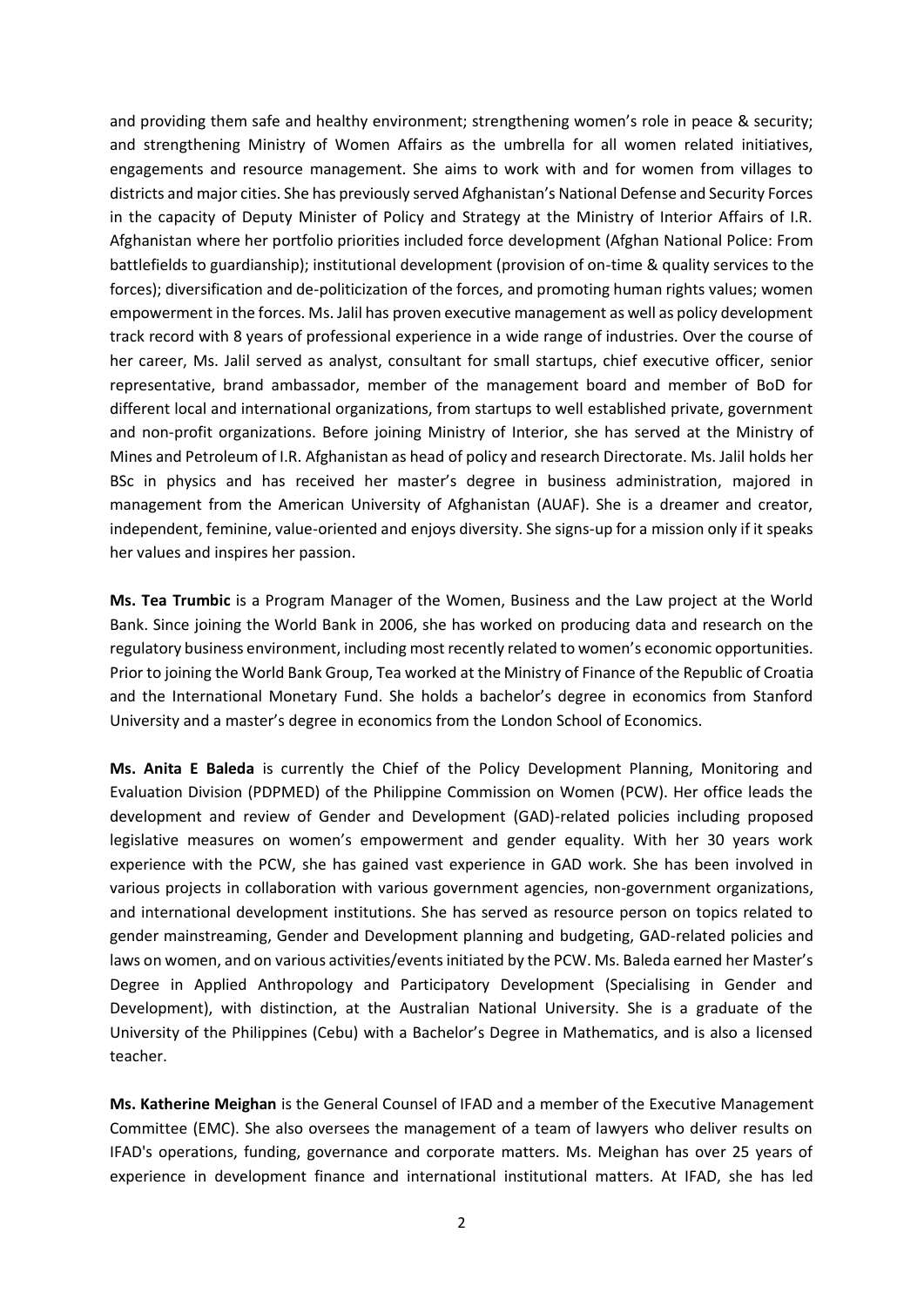complex legal initiatives including amending IFAD's Articles to enable lending to the private sector, structuring new financial instruments such as a unique impact investment fund for small-holder farmers, and leading the legal work to attain IFAD's historic credit rating (as the first UN fund to be rated). Before joining IFAD, Katherine Meighan was Assistant General Counsel and Manager at the International Finance Corporation (IFC). There, she led the legal work globally for Financial Institutions, Treasury, and restructuring/litigation. She also served as legal counsel to the Budget and Audit Committee of the Board. During her 17 years at IFC, she was based in Buenos Aires, Istanbul and Washington.

**Ms. Melissa Upreti** is Vice-Chair of the UN Working Group on discrimination against women and girls. A human rights lawyer and women's rights advocate, she has spent nearly two decades advocating for the recognition and fulfillment of women's rights through the use of national, regional, and international law and mechanisms. She has led fact-finding missions, undertaken strategic litigation, built the capacity of civil society organizations, and provided technical support for law reform to governments in Asia. Ms. Upreti started her career working for a feminist legal advocacy organization and The Asia Foundation in Nepal. Upon receiving her LL.M. from Columbia Law School in the United States, she joined the Center for Reproductive Rights where she was the founding attorney of the Asia program and, building on the success of a series of capacity building initiatives on strategic litigation in India and Nepal, led the conceptualization and launch of the South Asia Reproductive Justice and Accountability Initiative which has resulted in the filing of precedent setting cases on contraceptive access and obstetric fistula in Asia. She actively facilitated and participated in the first CEDAW Special Inquiry in Asia in 2012 and was co-petitioner in the landmark case, Lakshmi v. NepaI, which recognized access to abortion as a constitutionally protected right. She has worked closely the South Asian Association for Regional Cooperation to strengthen regional commitments to end child marriage and played a key role in bringing about the adoption of the Kathmandu Call for Action to End Child Marriage in South Asia in 2014. Ms. Upreti has written and lectured extensively about women's reproductive rights and the importance of legal accountability. Her articles and other publications on women's reproductive rights and discriminatory practices such as child marriage have been used by activists to develop legal strategies and in courses on human rights. Ms. Upreti is a Fellow in the University of Toronto Law Faculty's International Reproductive and Sexual Health Law Program and currently Senior Director of Program and Global Advocacy at the Center for Women's Global Leadership at Rutgers University in the United States.

**Dr. Lesley Ann Foster** is the Executive Director of Masimanyane Women's Rights International and Chair of the Gender-based Violence Forum of the South African Women Lawyers Association. She is also Co-Chair of the International Women's Rights Action Watch Asia Pacific.

**Dr. Ilaria Bottigliero** (PhD in International Law, Graduate Institute of International and Development Studies, Geneva) is an international civil servant, academic and expert practitioner with 25 years' experience in international law, justice and human rights. She currently serves as the Director of Policy, Research and Learning at IDLO, where she leads IDLO's knowledge generation, research and learning, as well as the gender, climate justice and health law portfolios. In her role, she is responsible for the production of high-level, targeted research, expert knowledge products, identification and analysis of trends in the rule of law and justice sector, quality control of research and policy outputs. She regularly represents the Organization through knowledge sharing and learning activities, including events,